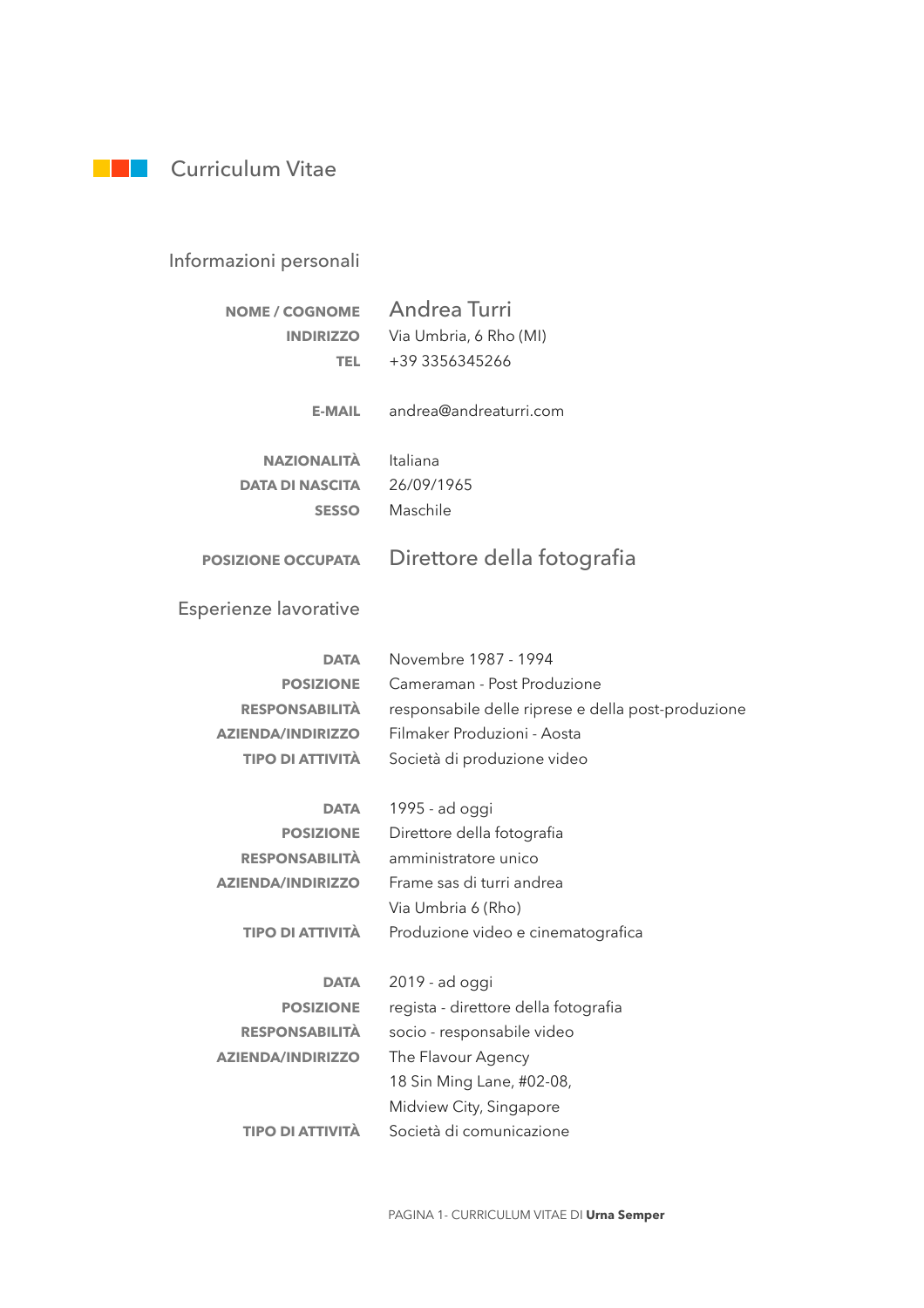## **Curriculum Vitae**

## Istruzione e formazione

| <b>DATE</b>                    | 1980 - 1985                                                                                           |
|--------------------------------|-------------------------------------------------------------------------------------------------------|
| <b>QUALIFICA CONSEGUITA</b>    | tecnico della cinematografia e televisione                                                            |
| <b>STUDI PRINCIPALI</b>        | comunicazioni visive                                                                                  |
| <b>ISTITUZIONE</b>             | ITSOS - Milano                                                                                        |
|                                |                                                                                                       |
| <b>DATE</b>                    | 2006                                                                                                  |
| <b>QUALIFICA CONSEGUITA</b>    | Feature Film Lighting                                                                                 |
| <b>ISTITUZIONE</b>             | The Manine Workshop                                                                                   |
|                                |                                                                                                       |
| Abilità e competenze           |                                                                                                       |
|                                |                                                                                                       |
| <b>LINGUA PARLATA</b>          | Italiano                                                                                              |
| <b>ALTRA/E LINGUA/E</b>        | Inglese                                                                                               |
|                                |                                                                                                       |
| <b>ESPERIENZE DI</b>           | Docente presso la Scuola Mohole di Milano                                                             |
| <b>INSEGNAMENTO</b>            | corso di film making, docente di direzione della                                                      |
|                                | fotografia                                                                                            |
|                                |                                                                                                       |
| <b>ESPERIENZE DI</b>           | Trainer per conto di Sony Broadcast per le telecamere                                                 |
| <b>INSEGNAMENTO</b>            | Digital Betacam                                                                                       |
|                                |                                                                                                       |
| <b>ABILITÀ E COMPETENZE</b>    |                                                                                                       |
| <b>INFORMATICHE</b>            | Conoscenza dei software di montaggio Final Cut,<br>DaVinci Resolve (Color grading). Oltre ai generici |
|                                | pacchetti informatici di scrittura e calcolo                                                          |
|                                |                                                                                                       |
| <b>INFORMAZIONI AGGIUNTIVE</b> | Membro a vita della Digital Cinema Society e SMPTE                                                    |
|                                |                                                                                                       |
| <b>INFORMAZIONI AGGIUNTIVE</b> | My passion for nature and wildlife inspired me to focus                                               |
|                                | on documentaries dedicated to producing work                                                          |
|                                |                                                                                                       |
|                                | involving this selective subject matter.                                                              |
|                                | As a volunteer, I've participated in several projects                                                 |
|                                |                                                                                                       |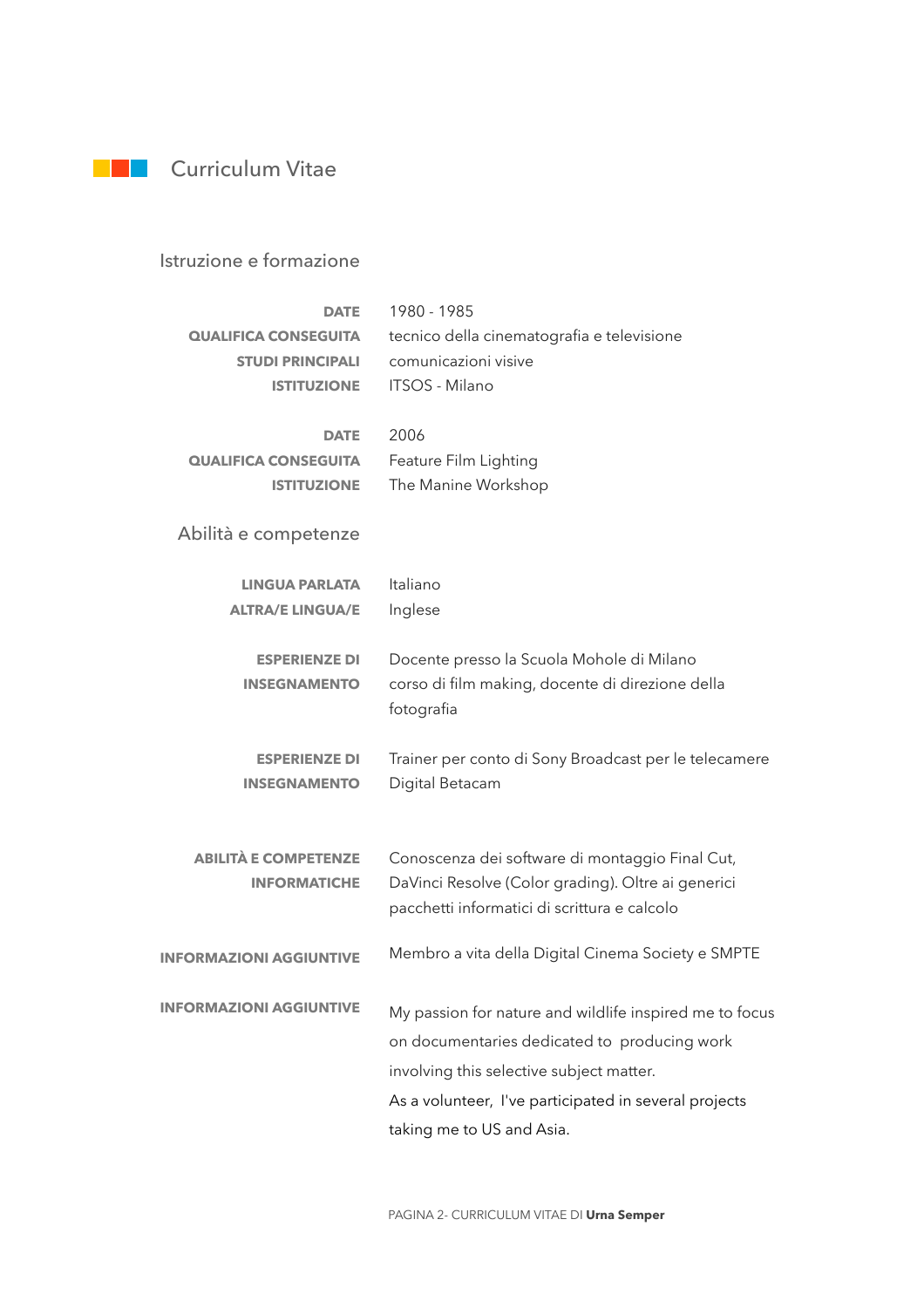I traveled to many countries including Kenya, Tanzania, Mali, South Africa, Angola, Nigeria, Libya, Morocco, Egypt, Ethiopia, Indonesia, Bangladesh, Thailand, India, Mongolia, Russia, Korea, USA, Haiti, Dominican Republic, Mexico, Bahamas, Brazil, all over Europe and Australia, mainly to shoot.

My work was recognized in 2001 when I was awarded "Best Documentary Cinematography," for a piece citing the travesty of infibulation in Mali.

I've worked as a director of photography in many venues as "corporate", music video and commercial. In association with Director Anna Pitscheider we produced "Alessi, Daily Stories" and won the award as the "best corporate" 2005.

In 2008 I've been part of the project "Light of Passion, " shot entirely in Milan and delivered only in DVD. On 2015 the movie "Sidetracked" where I worked as cinematographer and camera operator and directed by Francesco Bori, won the Best Features Fiction category at the 12 Month Film Festival in Romania and awarded with the Van Gogh Award: Grand Jury Prize at The 7th Amsterdam Film Festival for 2016.

The film corporate "Ferrero" and "Fincantieri"where I've worked as cinematographer, won the prize as the best Italian corporate video 2016 and 2017.

My passion for high speed cinematography convinced me to buy a Weisscam HS-2 super slow motion camera and later the Vision Research Phantom Flex4k. Since then my skill about cameras, lightings and grips for high